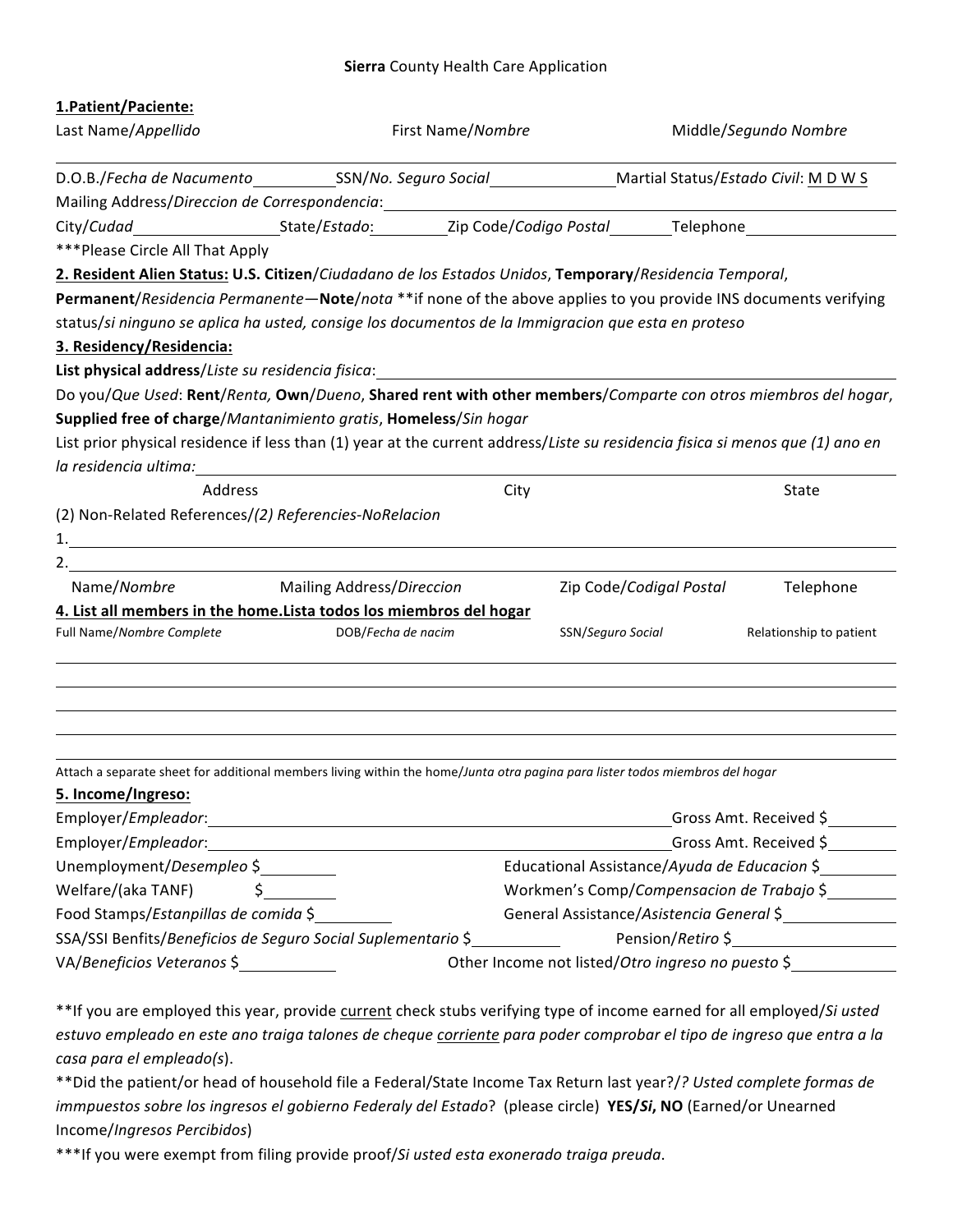## **6. Other Insurance or Liability/Seguro de responsabilidad**

Reason for medical treatment?/?Porque razon fue el tratamiento?

**Personal injury**/Dano personal, **Motor vehicle accident**/Accidente de automovil (provide police report/consige el reporte de policia), Work related injury/*Dano en el trabajo*, Illness/*Enfermedad*, Pregnancy/*Embarazo*,

**Other**/*Otra 
 razon*—Explain/*Explique*: 

Provider 
 Name/*Proveedor 
 Medico*: 

 Date 
 of 
 Service/*Fecha 
 de 
 Servivo*: 

Are there any liability claims or legal action pending as a result of this hospitalization?/?Hay reclamos legales debido ha este servicio medico? **YES/Si No** 

Explain: 

**7. 
 Medical 
 Coverage/***Cubertura 
 medical*

Is there any medical coverage for the family?/*?Hay cubricion medica para la familia*? **YES/Si NO** For the patient?/?Para el paciente? YES/Si NO

Name of the Insurance?(include copy of card)/?Nombre de la clase de seguro? (Incluya una copia de su tarjeta)

Does the patient or any other member of the household have Medicaid/Medicare?/?Hay cubricion medica para el paciente o otro miembro del hogar de Medicaid/Medicare? **YES/Si NO** 

## 8. Public Assistance/Otro tipo de asistencia publica

Has the patient or anyone else within the household recently applied for the following?/*?El paciente o otro miembro del hogar 
 han 
 aplicado 
 para 
 lo 
 siguiente?* **SSI/SSA 
 (Disability/Encapacitado) 

 Welfare 
 (aka 
 TANF)** Date Filed/Fecha de registro:

Person that applied/Persona que aplico:

Explain if necessary/*Explique la situacion*:

**(Give value)** (Ponga El Valor)

Provides ALL proof of any investments or other properties owned by the applicant/patient or house hold unit as follows/Prueba de TODOS inversioes o propiedades propio para el aplicante/paciente o el establecimiento domestic

**Personal Home/***Casa propia(valor de su propiedad)* \$

**Escrow Account/**Cuenta en custodia de tercera persona \$

**Equity**/*Equidad* \$

**Stocks or bond**/*Ostros inversiones* \$

**Checking Accounts/***Cuenta de cheque* \$

Savings Account/*Cuenta de ahorro* \$

**Investment**/*Inversiones* \$

If the patient is deceased, was there a life insurance?/?Si el paciente expiro usted recibio compensacion de segurp? YES/Si NO

Full Value/*Valor Completo* \$ (Explain how excess proceeds were spent on comments of this application/Explique como uso los ganancias de exceso en el comentarios de esta application) Have you sold any property(s) in the past year?/?Usted ha vendido propiedad enel ultimo ano? **YES/Si NO** Income from Sale/*Ingresos de venta* \$